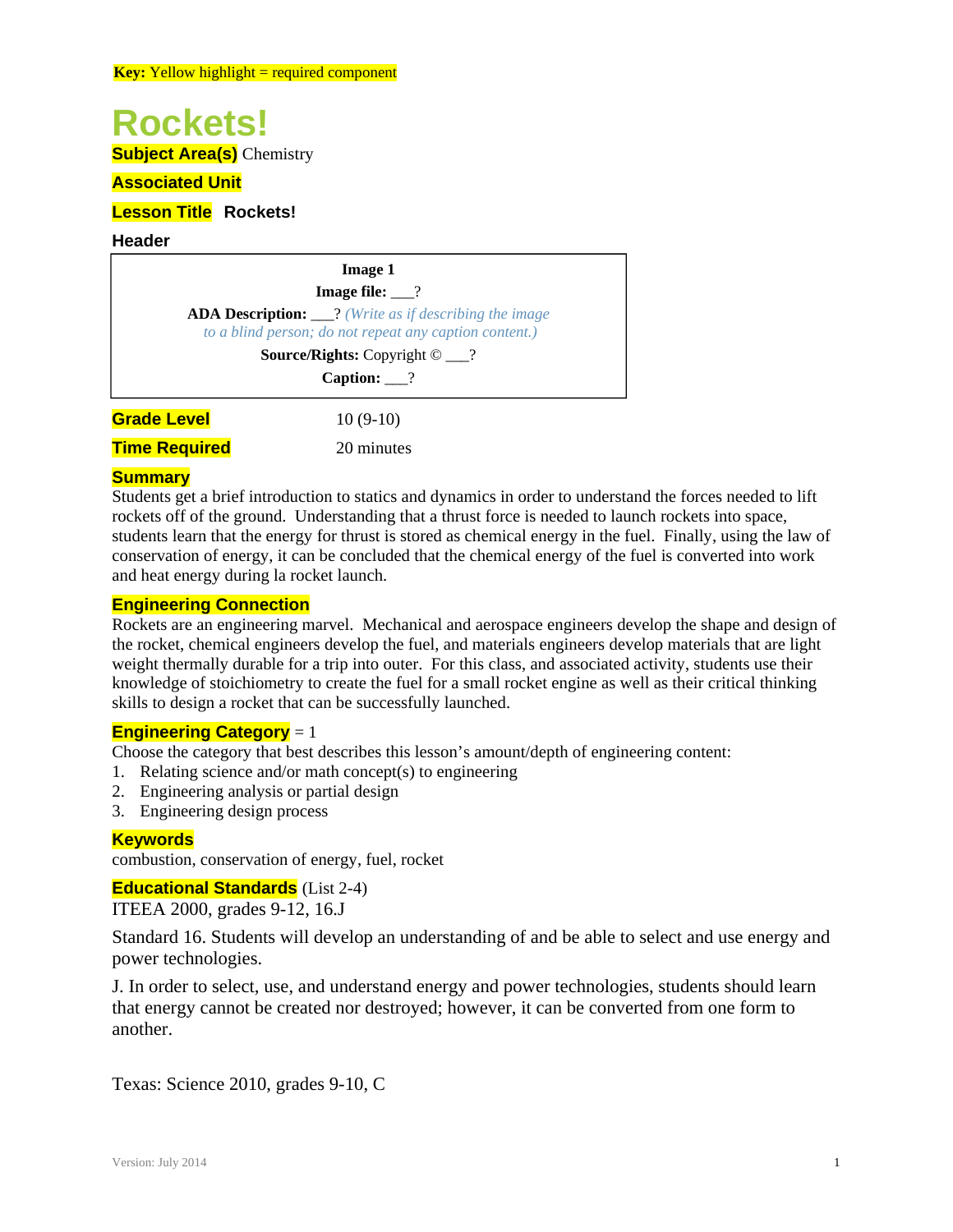Science Concepts. The student recognizes multiple forms of energy and knows the impact of energy transfer and energy conservation in everyday life. The student is expected to demonstrate common forms of potential energy, including gravitational, elastic, and chemical, such as a ball on an inclined plane, springs, and batteries

#### **Pre-Requisite Knowledge**

Students should be able to balance chemical equations and use stoichiometry.

#### **Learning Objectives**

After this lesson, students should be able to:

- Draw a free-body diagram
- Know Newton's second law of motion
- Understand the effect of forces on motion
- Identify the components needed for a combustion reaction
- Understand the law of conservation of energy

#### **Introduction / Motivation**

How do rockets work? Rockets are large and extremely heavy, and therefore require a great deal of energy to get them off of the ground. But where does this energy come from? The chemical energy stored in the fuel of the rocket is transformed into heat and work. Heat energy is released during the combustion of the fuel and work energy evident by the fact that the rocket is able to launch itself off of the ground. This lesson is designed to give students a basic understanding or the physics and chemistry of launching a rocket.

#### **Lesson Background & Concepts for Teachers**

**Image** Insert Image # or Figure # here [use Figure # if referenced in text]



#### **Vocabulary / Definitions**

| <b>Word</b>                   | <b>Definition</b>                                                                                                                                                                                                                                                            |
|-------------------------------|------------------------------------------------------------------------------------------------------------------------------------------------------------------------------------------------------------------------------------------------------------------------------|
| <b>Statics</b>                | The branch of mechanics that is concerned with the analysis of loads on<br>physical systems in static equilibrium, that is, in a state where the relative<br>positions of subsystems do not vary over time, or where components and<br>structures are at a constant velocity |
| Dynamics                      | The branch of mechanics concerned with the motion of bodies under the<br>action of forces                                                                                                                                                                                    |
| <b>Conservation of Energy</b> | Energy can neither be created nor destroyed, but can change form.                                                                                                                                                                                                            |

#### **Associated Activities**

We Have Liftoff

#### **Lesson Closure**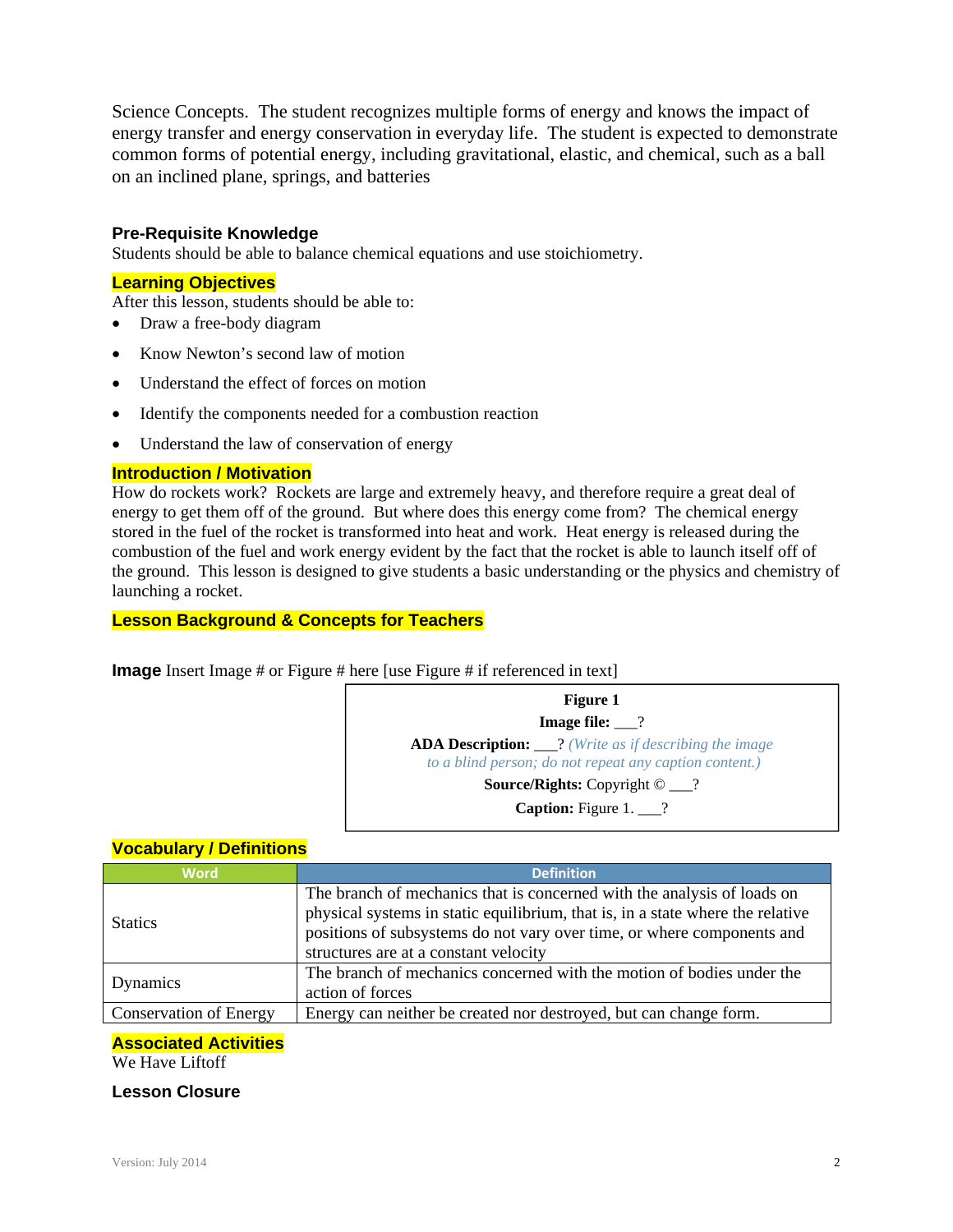#### **Assessment**

**Pre-Lesson Assessment**  *Descriptive Title:* \_\_\_?

**Post-Introduction Assessment**  *Descriptive Title:* \_\_\_?

**Lesson Summary Assessment**  *Descriptive Title:* \_\_\_?

**Homework**  *Descriptive Title:* \_\_\_?

**Lesson Extension Activities**

**Additional Multimedia Support** 

**References** 

**Attachments** 

**Other** 

**Redirect URL** 

**Contributors**

**Supporting Program** 

**Acknowledgements** 

**Classroom Testing Information**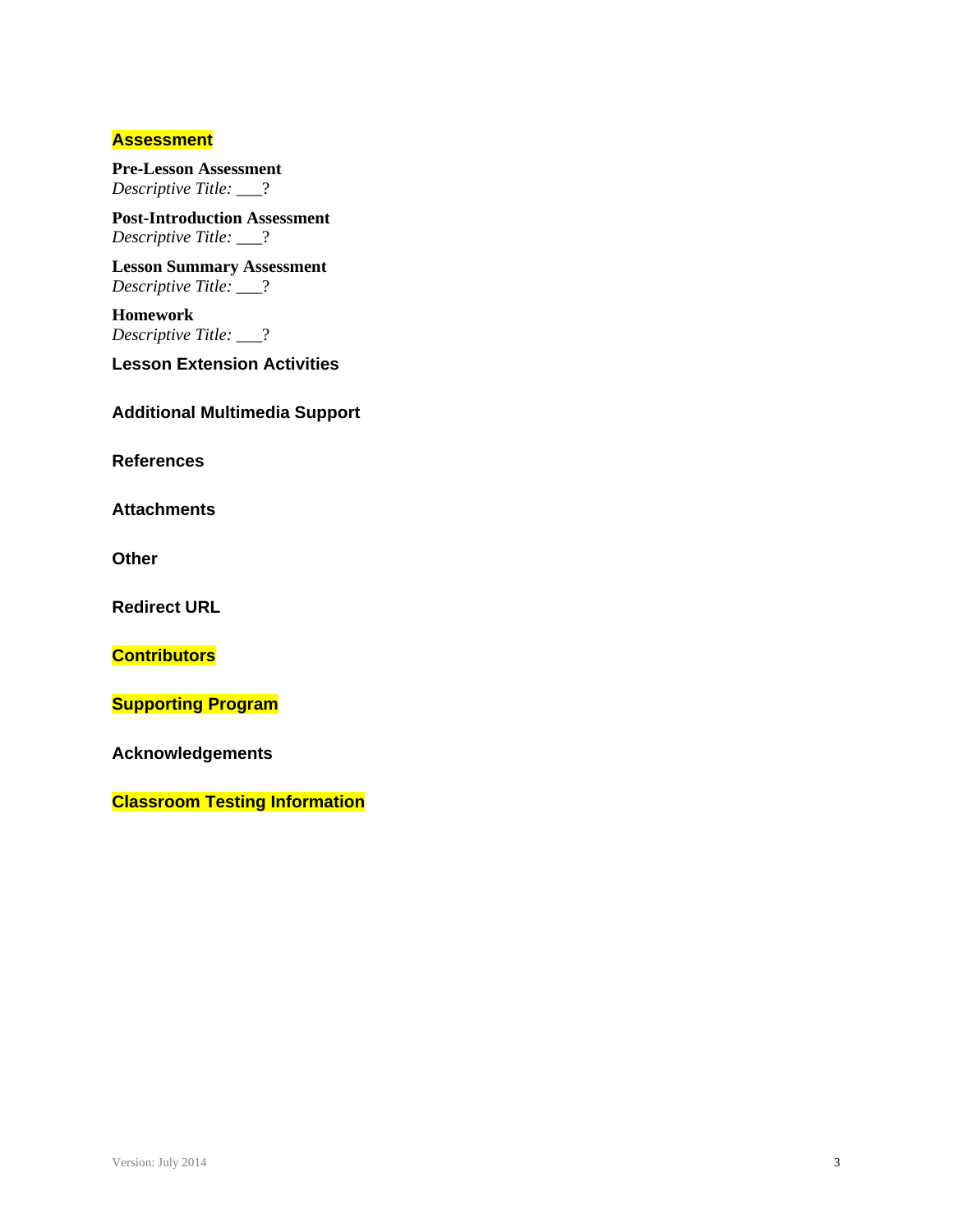# **Statics & Dynamics**

 $\mathcal{L}_{\mathcal{A}}$ **Statics** 



**The sum of the forces acting on an** object is equal to <sup>0</sup>

$$
F_1 = F_2
$$

$$
F_3 = F_4
$$

 $\mathcal{L}_{\mathcal{A}}$ Dynamics

$$
\sum F \neq 0
$$
  
F<sub>2</sub> > F<sub>1</sub>  
F<sub>4</sub> > F<sub>3</sub>

Free Body Diagrams:

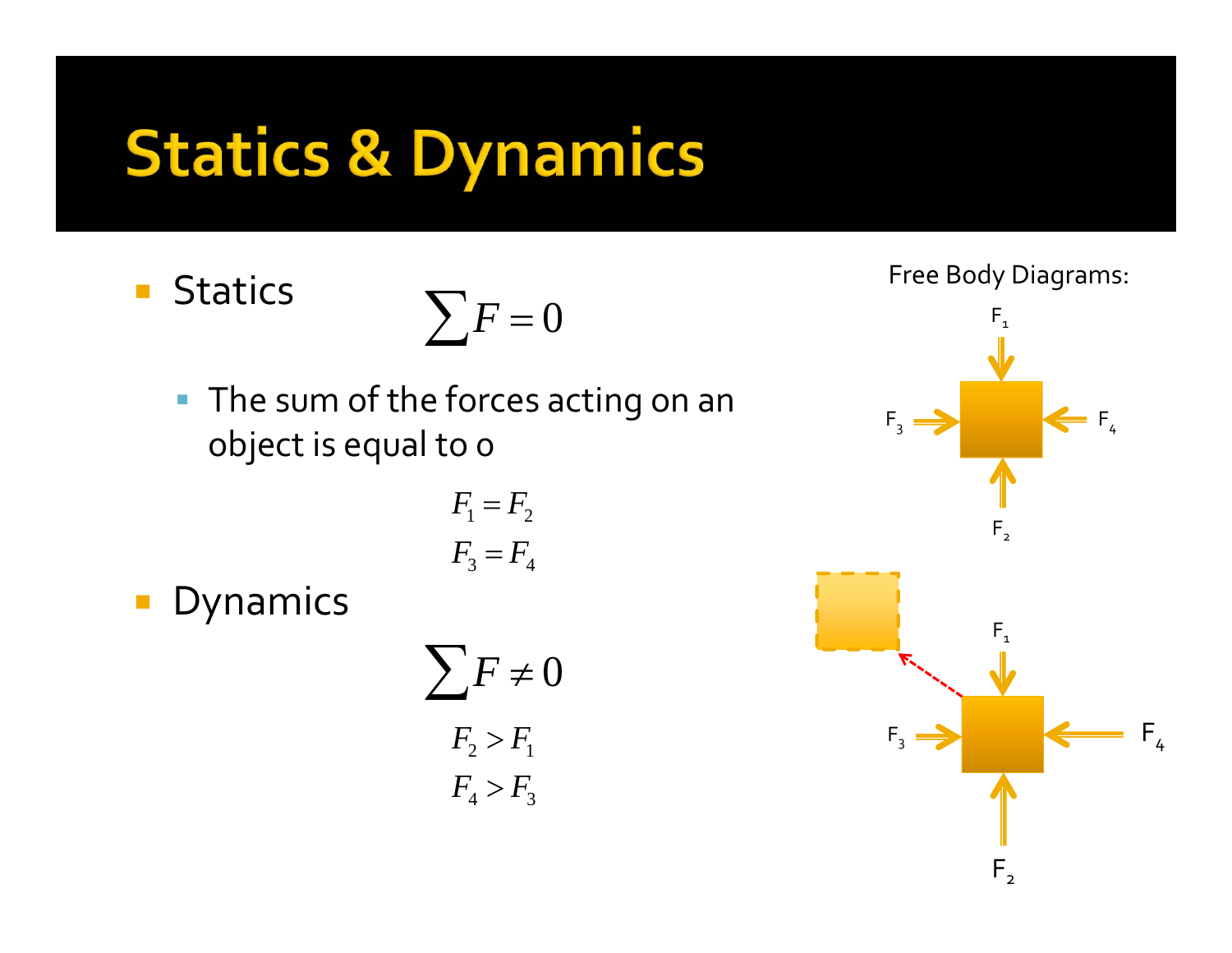



 $\mathcal{L}_{\mathcal{A}}$  Another force we would normally take into account is the force due to air friction (we will assume it is negligible)

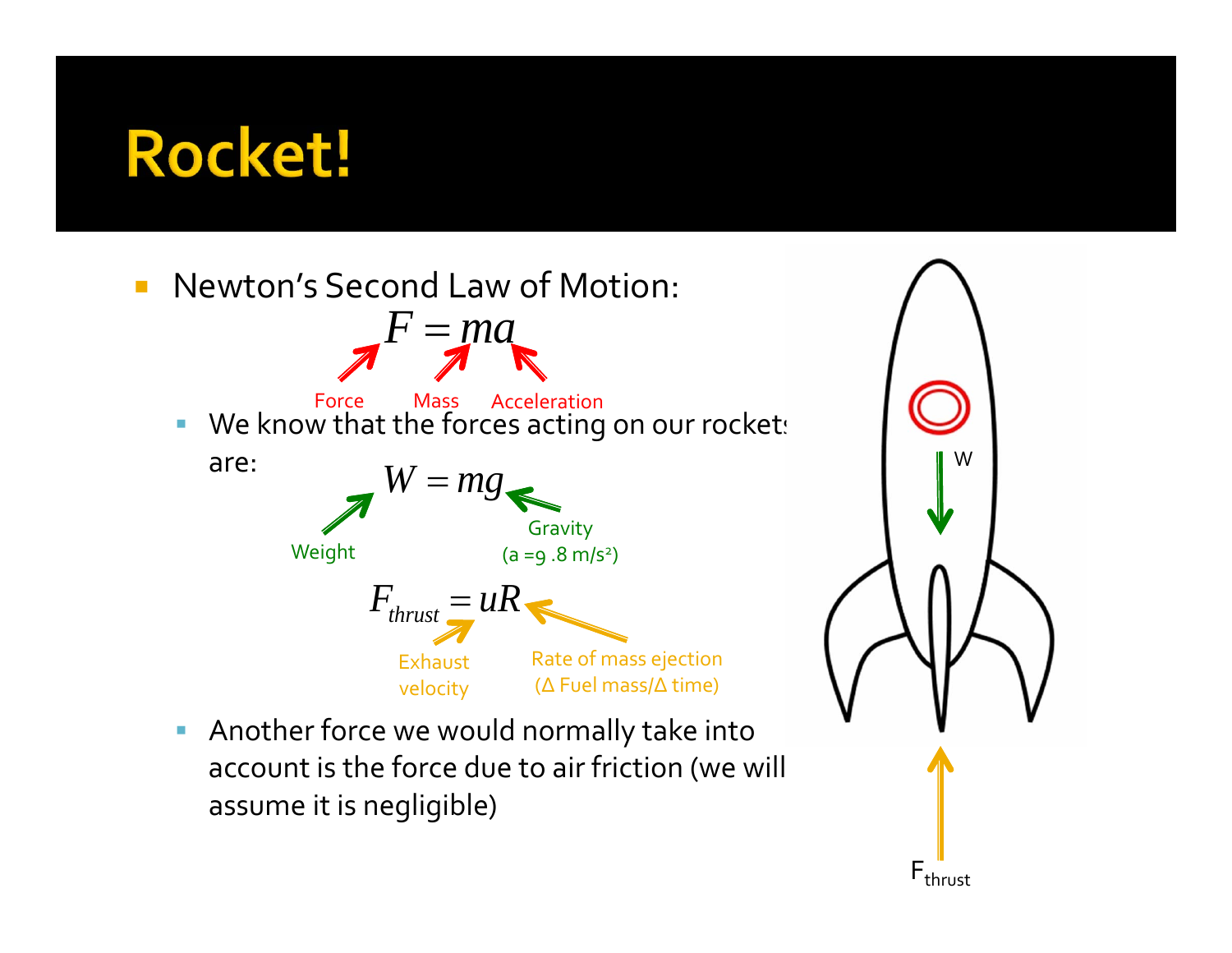

- **1st Law of Thermodynamics: Energy is** conserved; it can neither be created nor destroyed  $\Delta E = \Delta Q + \Delta W$ Energy Heat Work
	- Any energy that you pu<sup>t</sup> into <sup>a</sup> system must come out of the system as work or heat
	- **The energy that we put into the rocket (fuel) is equal** to the work (how far it travels) and heat (from combustion and air friction) that come out of the rocket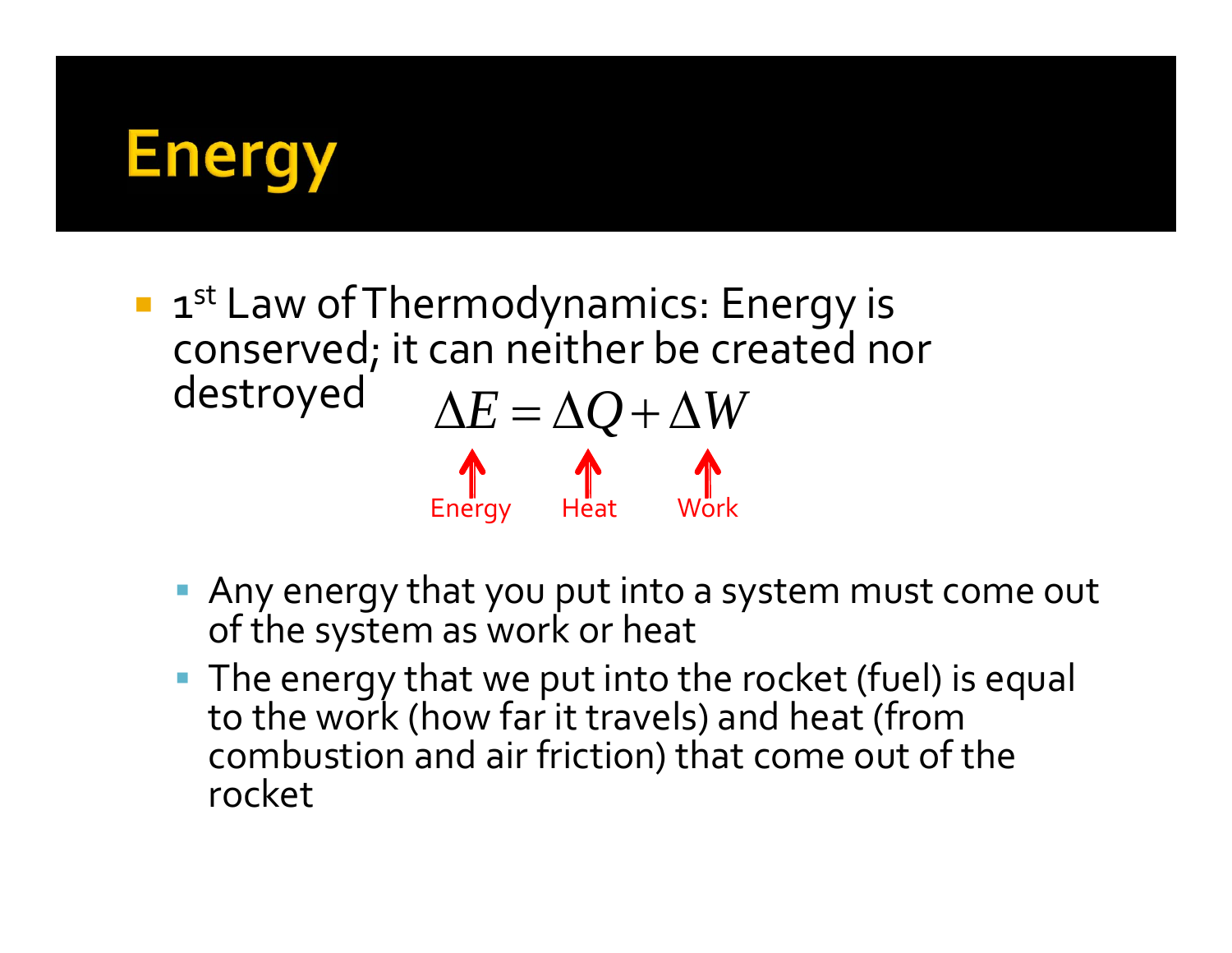### **Fuel**

- $\mathbb{R}^n$  The energy in the fuel that is not lost to the heat of combustion is convertedinto work energy to propel the rocket into the air
	- **Combustion reactions require fuel, oxygen,** & heat
	- The energy of combustion comes from the breaking of molecular bonds of the reactants
	- **Fuel for our rockets is a mixture** (found in stump remover) and  $C_{12}H_{22}O_{11}$ (table sugar)
- **Think about it: How does changing the** size of the fuel particles affect the combustion reaction?

 $O_2 + KNO_3 + C_{12}H_{22}O_{11} \rightarrow CO_2 + H_2O + N_2 + K_2CO_3 + KOH$ 

**Oxygen**